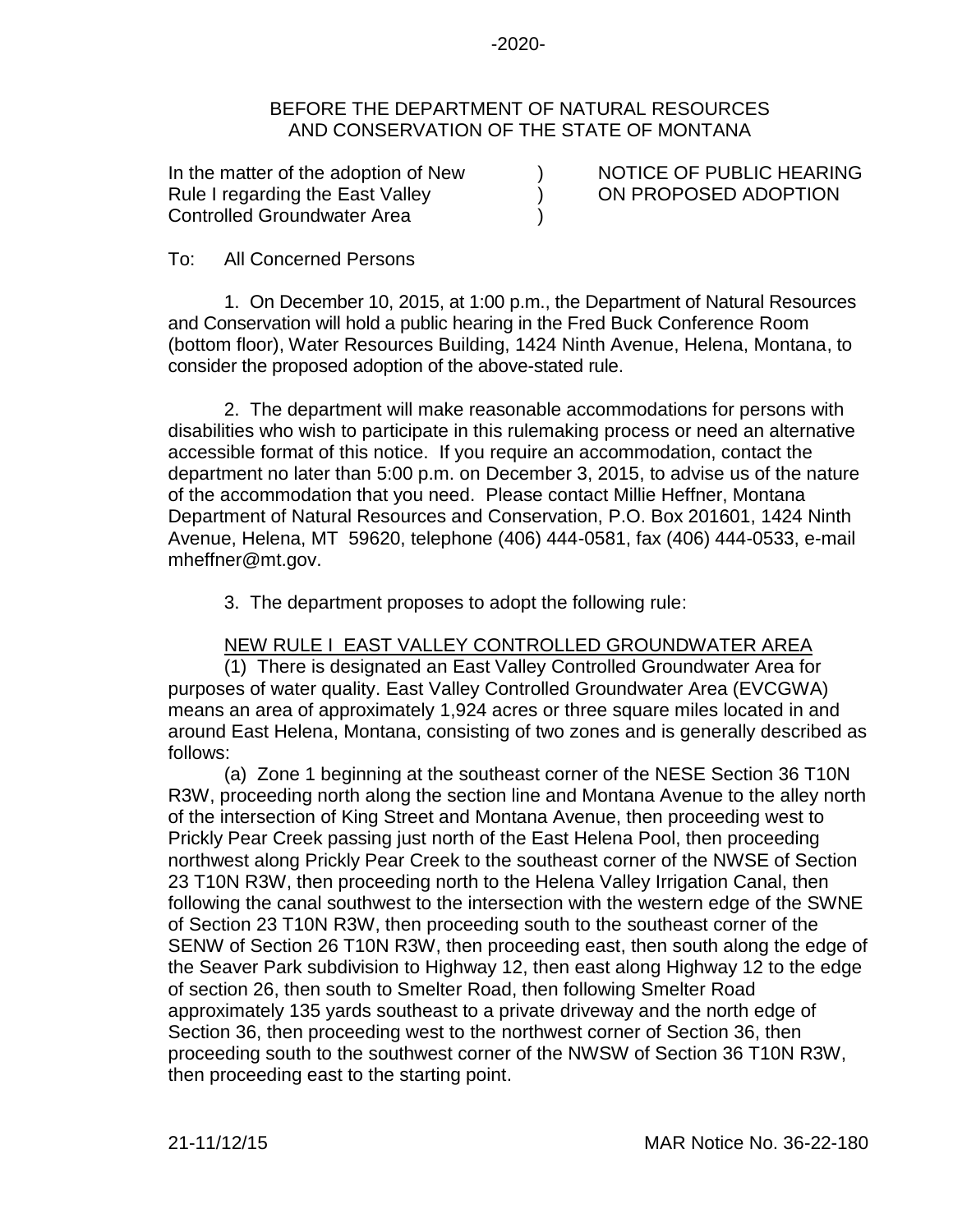(i) Within the lateral boundaries described in (1)(a), there exists vertical boundaries south of the section line between Sections 23 and 26 T10N R3W from the top of the water table to a depth of 200 feet and north of the section line between Sections 23 and 26 T10N R3W from the top of the water table to a depth of 300 feet; and

(b) Zone 2 beginning at the alley north of the intersection of King Street and Montana Avenue in East Helena, then proceeding west to Prickly Pear Creek passing just north of the East Helena Pool, then proceeding northwest along Prickly Pear Creek to the southeast corner of the NWSE of Section 23 T10N R3W, then proceeding north to the Helena Valley Irrigation Canal, then following the canal southwest to the intersection with the western edge of the SWNE of Section 23 T10N R3W, then proceeding south to the southeast corner of the SENW of Section 26 T10N R3W, then proceeding west to the southwest corner of the SENW of Section 26 T10N R3W, then proceeding north to Canyon Ferry Road, then following Canyon Ferry Road east to Wylie Drive, then following Wylie Drive south to the north edge of Section 25, then proceeding east to Valley Drive/Montana Avenue, then following Valley Drive/Montana Avenue south to the starting point.

(2) A map of the area within the EVCGWA described in (1) is posted at http://dnrc.mt.gov/divisions/water/water-rights/controlled-ground-water-areas/eastvalley.

(3) The following controls apply in Zone 1 of EVCGWA.

(a) Except as provided in (3)(b), no new groundwater developments or changes to existing groundwater appropriations are allowed, and the department may not accept or process any of the following for groundwater:

(i) a Notice of Completion pursuant to 85-2-306(3), MCA;

- (ii) a Replacement Well Notice, Form 634;
- (iii) an Application for Beneficial Water Use Permit, Form 600; and
- (iv) an Application for Change of Appropriation Right, Form 606.

(b) The department may accept and process the following applications and forms pursuant to 85-2-311 and 85-2-402, MCA, when the application or form is accompanied by documentation of prior written approval from Lewis and Clark County Board of Health, the Lewis and Clark County Water Quality Protection District, the U.S. Environmental Protection Agency, the Montana Department of Environmental Quality, and the Montana Department of Natural Resources and Conservation:

(i) a Redundant Well Construction Notice, Form 635, for a redundant well;

(ii) an Application for Change of Appropriation Right, Form 606, for the limited purpose of a replacement well; and

(iii) an Application for Change of Appropriation Right, Form 606, for the retirement of a well limited to the purpose of mitigation or marketing for mitigation.

(4) The following controls apply in Zone 2 of EVCGWA.

(a) No new groundwater developments pursuant to 85-2-306(3), MCA, are allowed and the department may not accept or process Notices of Completion.

(b) New groundwater developments or changes to existing groundwater appropriations are allowed and the department may accept and process the following applications and forms pursuant to 85-2-311 and 85-2-402, MCA, when the application or form is accompanied by documentation of prior written approval from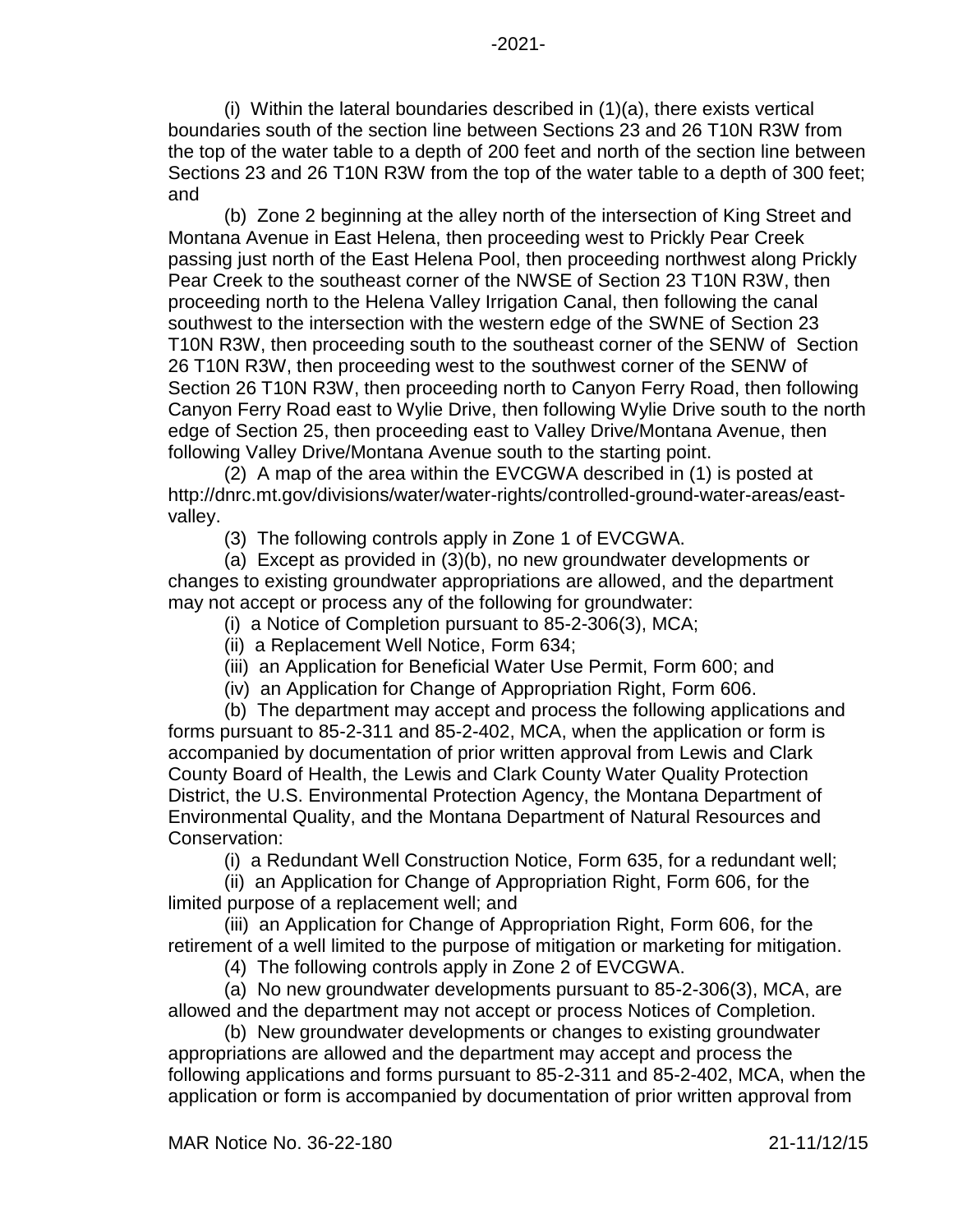Lewis and Clark County Board of Health, the Lewis and Clark County Water Quality Protection District, the U.S. Environmental Protection Agency, the Montana Department of Environmental Quality, and the Montana Department of Natural Resources and Conservation:

(i) an Application for Beneficial Use Permit, Form 600;

- (ii) an Application for Change of Appropriation Right, Form 606; and
- (iii) a Redundant Well Construction Notice, Form 635.

(5) In addition to conditions necessary to satisfy the criteria in 85-2-311 and 85-2-402, MCA, a department order authorizing a new groundwater development or change to existing groundwater appropriation must include conditions consistent with the recommendations included in the prior written approval from Lewis and Clark County Board of Health, the Lewis and Clark County Water Quality Protection District, the U.S. Environmental Protection Agency, the Montana Department of Environmental Quality, and the Montana Department of Natural Resources and Conservation. The prior written approval pursuant to (3)(b) and (4)(b) must include recommendations for:

(a) well design and construction requirements necessary to measure the water level and water quality for any new well;

(b) water level measurement and water quality sample reporting requirements for any new well; and

(c) any other requirements necessary to ensure new wells can be operated in a manner consistent with the purpose of the EVCGWA.

(6) The Lewis and Clark County Board of Health, the Lewis and Clark County Water Quality Protection District, the U.S. Environmental Protection Agency, the Montana Department of Environmental Quality, and the Montana Department of Natural Resources and Conservation may establish a technical advisory group consisting of delegates from each for purposes of reviewing, monitoring, and making recommendations regarding applications and water use within the boundaries of the EVCGWA. Prior written approval by the technical advisory group satisfies the prior written approval required pursuant to (3)(b) and (4)(b).

AUTH: 85-2-506, 85-2-508, MCA IMP: 85-2-506, 85-2-508, MCA

REASONABLE NECESSITY: 85-2-506, MCA, authorizes the department to designate temporary or permanent controlled groundwater areas. A petition to designate a controlled groundwater area was filed with the department by Lewis and Clark City-County Health Department on August 25, 2014. Data collected within the boundaries of the East Valley Controlled Groundwater Area indicate arsenic and selenium contamination, primarily from the former smelter, in the groundwater of Helena Valley alluvial aquifer. Concentrations in Zone 1 exceed human health standards. Contaminant concentrations in Zone 2 do not currently exceed human health standards but exceedances may occur due to future groundwater withdrawals or changes in the hydrogeologic system. The city of East Helena has established a moratorium zone on all new wells. Additional pumping from the aquifer is likely to increase the spread of the contaminant plumes. The proposed CGWA controls for Zone 1 and Zone 2 include monitoring requirements and restrictions on new